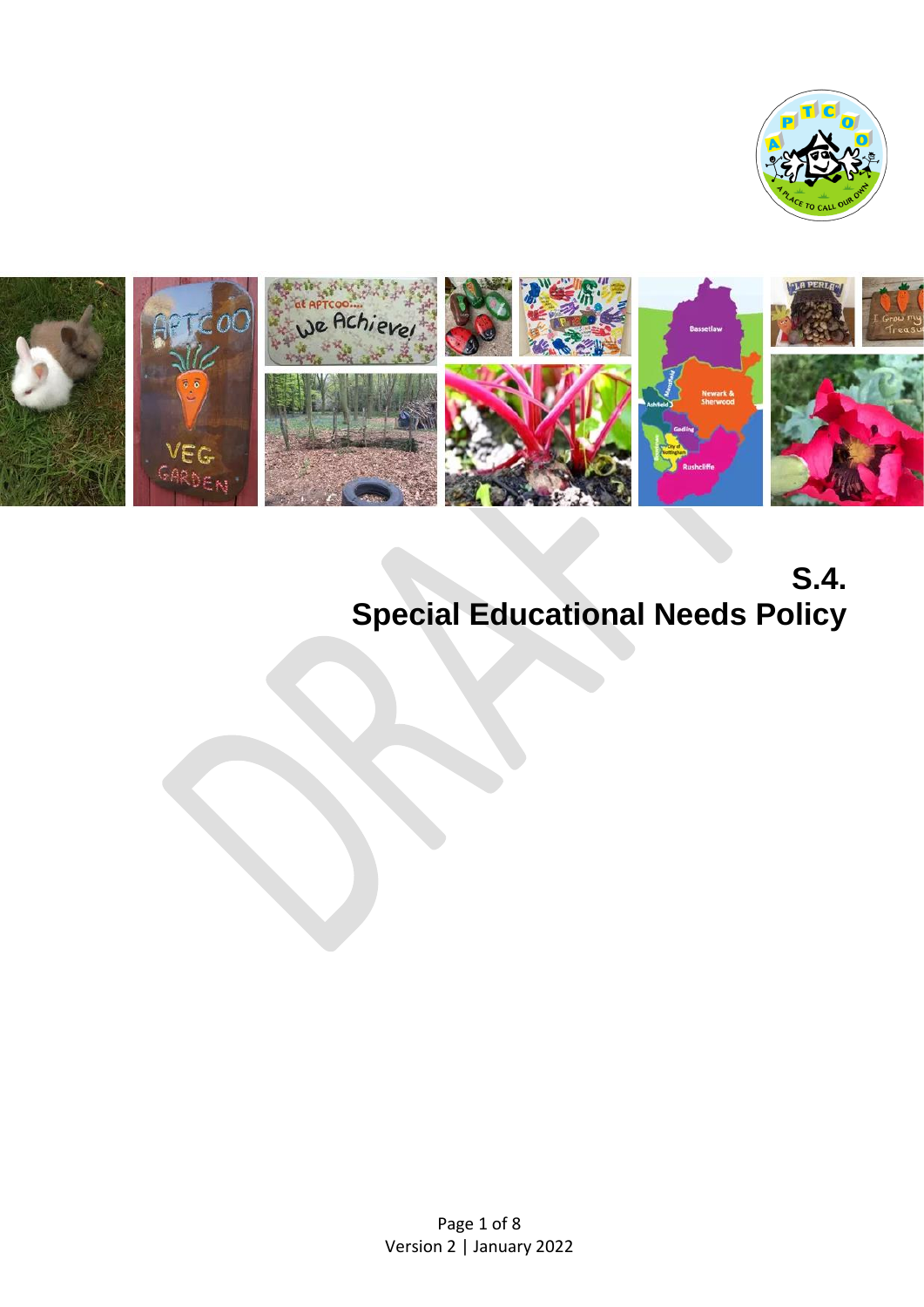## **Contents:**

### **1. Aims and objectives:**

APTCOO are committed to the academic and personal development of all learners regardless of ability. We recognise the diverse and individual needs of all our learners and consider the additional support required by those children with Special Educational Needs and Disabilities (SEND). APTCOO adopts a whole school approach to Special Educational Needs and Disabilities. All staff work together to ensure the inclusion of all learners and service users. We are committed to ensuring that learners and service users with SEND achieve their full potential. We believe in:

- positive intervention
- removing barriers to learning
- raising expectations and accelerating levels of achievement

APTCOO also works in partnership with various other agencies to ensure that all SEND learners have a positive educational experience at APTCOO. We believe that:

- All children with SEND have the right to a broad and balanced curriculum, relevant and differentiated, which demonstrates progression and coherence
- All children with SEND can learn and make progress, even if only in very small steps, and deserve to have their progress regularly assessed, recognised and celebrated
- All children with SEND will be valued as full members of the school community
- All children with SEND and their parents have the right to be involved in assessing progress and determining goals.

A partnership should exist between the learner, parents and APTCOO. This SEND Policy details how APTCOO (also referred to as 'the school') will do its best to ensure that the necessary provision is made for any pupil who has special educational needs, and those needs are made known to all who are likely to teach them. APTCOO will use our best endeavors to ensure that we are able to identify and provide for those learners who have special educational needs, which will allow them to be fully included in all the activities of the school alongside their peers. This provision should be reasonably practicable and compatible with the child receiving the special educational provision they need and the efficient education of the other learners with whom they are educated.

### **2. Legislation and Guidance:**

This policy and information report is based on the statutory [Special Educational Needs and](https://www.gov.uk/government/publications/send-code-of-practice-0-to-25)  [Disability \(SEND\) Code of Practice](https://www.gov.uk/government/publications/send-code-of-practice-0-to-25) and the following legislation:

• [Part 3 of the Children and Families Act 2014,](https://www.legislation.gov.uk/ukpga/2014/6/part/3/enacted) which sets out schools' responsibilities for pupils with SEN and disabilities.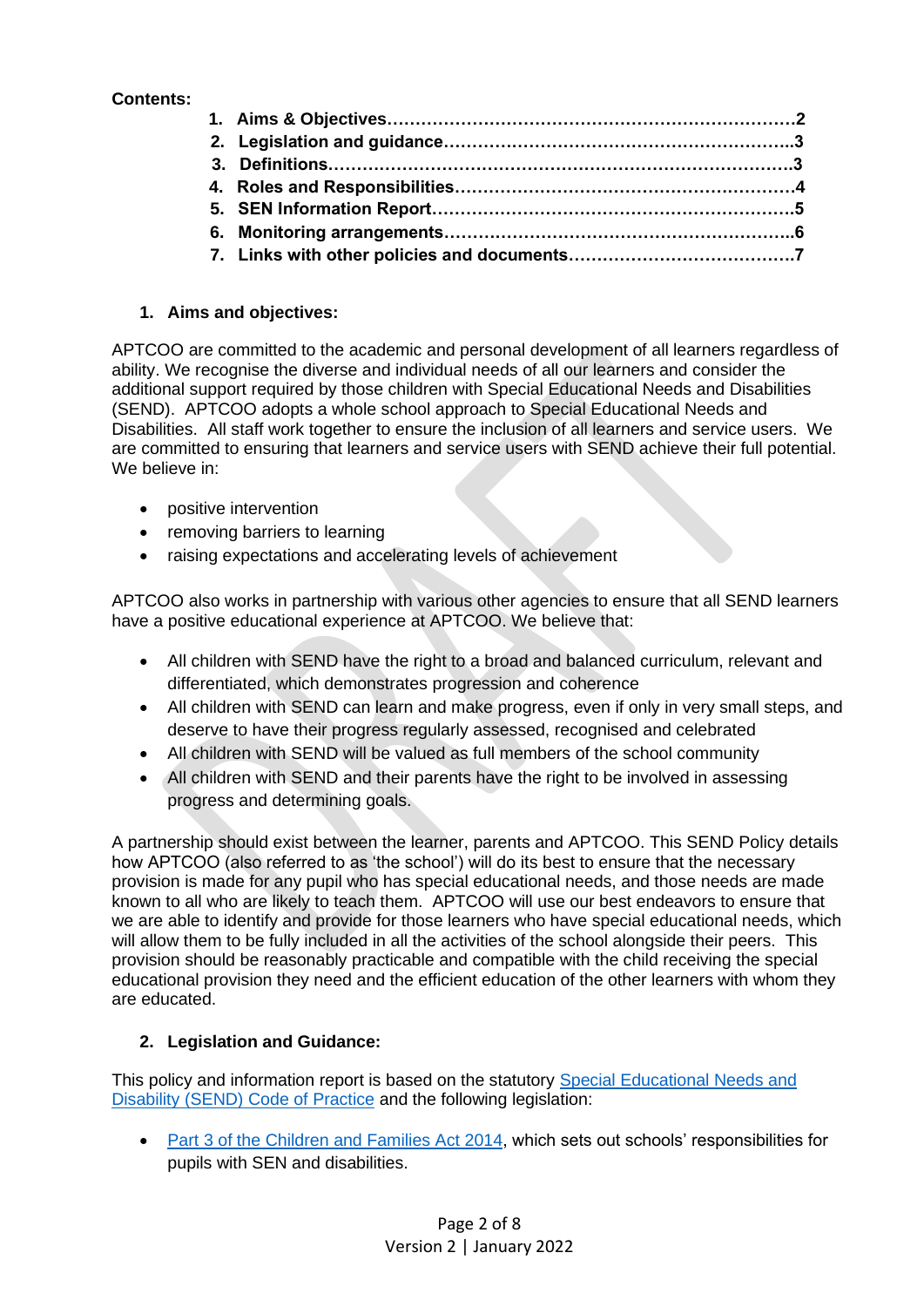• [The Special Educational Needs and Disability Regulations 2014,](https://www.legislation.gov.uk/uksi/2014/1530/pdfs/uksi_20141530_en.pdf) which sets out schools' responsibilities for education, health and care (EHC) plans, SEN Co-ordinators (SENCO's) and the SEN information report.

## **3. Definitions:**

## **3.1 Definition of Special Educational Needs:**

A pupil has SEND if they have a learning difficulty or disability which calls for special educational provision to be made for them.

They have a learning difficulty or disability if they have:

- A significantly greater difficulty in learning than the majority of others of the same age, or
- A disability which prevents or hinders them from making use of facilities of a kind generally provided for others in a mainstream schools or post 16 institutions.
- A child under compulsory school age has special educational needs if they fall within the definition at (a) or (b) above or would so do if special educational provision was not made for them. (Clause 20 Children and Families Bill 2014).

## **3.2 Definition of APTCOO Admission Arrangements:**

The admissions arrangements for all learners are in accordance with national, legislation, including the Equality Act 2010. This includes learners with any level of SEND: those with an Education Health and Care (EHC) plan**.**

All children and young people must have an Educational Health Care Plan to be considered for admission at APTCOO. Our referrals come directly from the local authorities (predominantly Nottinghamshire County and Nottingham City), and from school to school. We analyse all referrals on a child-by-child basis and will take into consideration the needs of the children and young people we have on roll whilst consulting with parents and professionals on any new potential intakes. All children will initially require a bespoke SEMH provision to assess their individual needs and to enable relevant consideration in relation to which of our sites is the most appropriate to meet their needs and support their progress and outcomes.

# **3.3 Definition of APTCOO's Person-Centred Approach:**

Young people with special educational needs often have a unique knowledge of their own requirements as well as views about what sort of help they would like in order for them to make the most of their education. At APTCOO, learners will be encouraged to participate in all the decision-making processes and contribute to the assessment of their needs, their review and transition processes. Partnership with families and other agencies will have regard to the SEND Code of Practice (2014) when carrying out its duties toward all pupils with special educational needs and ensure that parents are notified of a decision by the school that SEND provision is being made for their child. Partnership with families and other agencies plays a key role in enabling children and young people with SEND to achieve their potential.

APTCOO recognises that families hold key information and have knowledge and experience to contribute to the shared view of a child's and young person's needs and the best ways of supporting them. All parents/carers of children and young people with special educational needs will be treated as partners and supported to play an active and valued role in their children's education.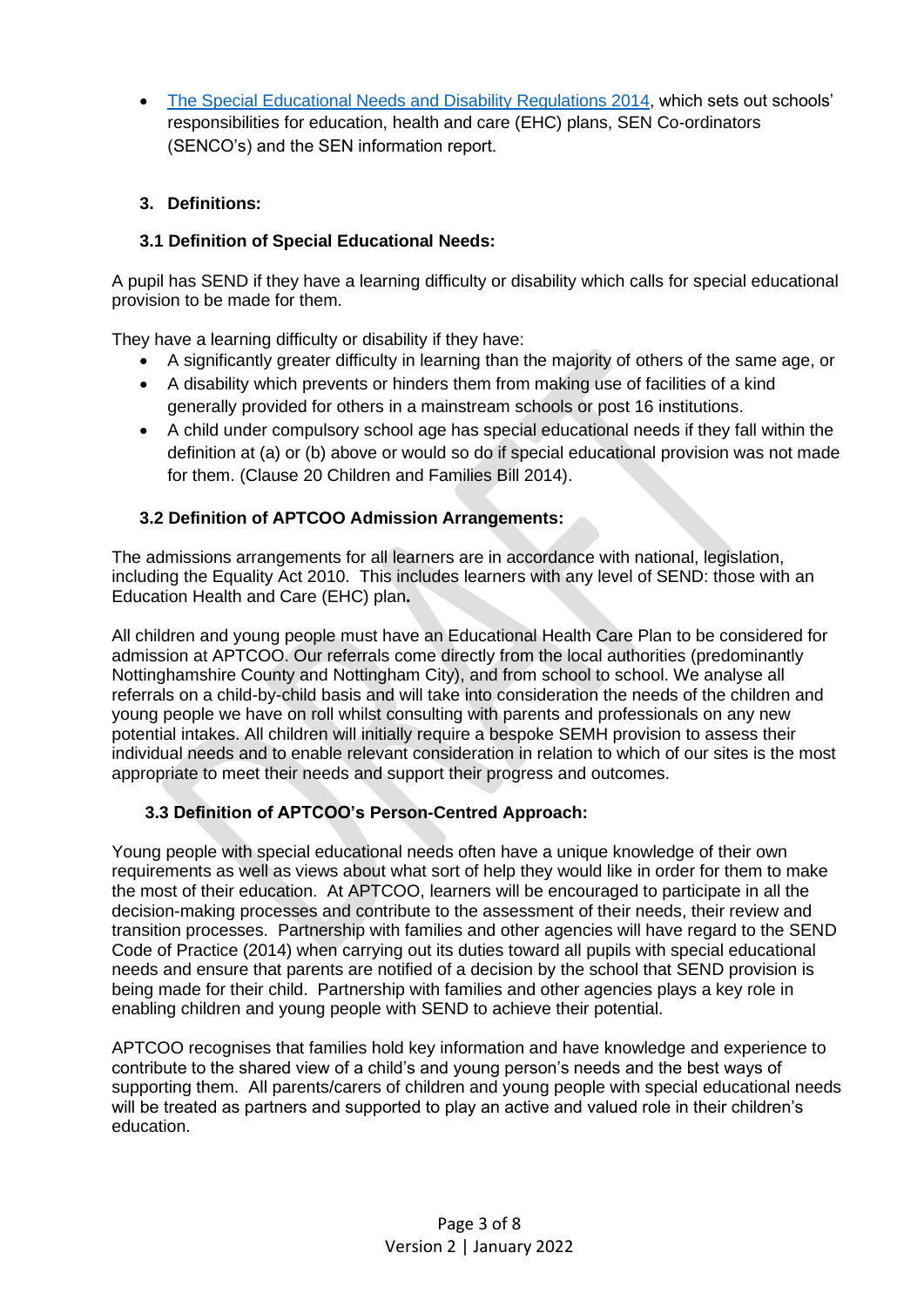Identification Assessment is a continuing process that can identify pupils who may have SEND. APTCOO will measure children and young people's progress by referring to:

- Baseline testing-spelling and comprehension
- Evidence from teacher observation and assessment
- Their performance against age related expectations at the end of a key stage using ongoing observations and assessment
- Standardised screening or assessment tools

Teaching such learners is a whole-school responsibility, requiring a whole-school response. Central to the work of every class and every subject is a continuous cycle of planning, teaching, assessment and evaluation that takes account of the wide range of abilities, aptitudes and interests of the learners. The majority of learners will learn and progress within these arrangements. However, for learners with special educational needs, there will be a need to provide an enhanced level of provision that supports and enhances their learning abilities.

### **3.4 Definition of APTCOO's Graduated response**:

If a learner is known to have special educational needs when they arrive at APTCOO, all staff will:

- Use information from the provider school to produce an appropriate curriculum for the learner and focus attention on action to support the learner within the class
- Ensure that ongoing observation and assessment provides feedback about learner progress in their knowledge, skills and behaviours to inform future planning for the young person's learning
- Ensure opportunities for the learner to show what they know, understand and can do through the pastoral programme
- Involve the learner in planning and agreeing targets to meet their needs
- Involve parents in developing a joint learning approach at home and in school

### **4. Roles & Responsibilities:**

### **4.1 The SENCO:**

The SENCO is: Michaela Ledsham

Contact Details: A Place to Call Our Own, Unit 15 Botany Commercial Centre, Botany Avenue, Mansfield, Nottinghamshire. NG18 5NF Email: [Michaela.ledsham@aptcoo.org](mailto:Michaela.ledsham@aptcoo.org) Telephone: 01623 629 902

The SENCO will:

- Work with the Headteacher and SEND Governor to determine the strategic development of the SEND policy and provision in school
- Provide professional guidance to colleagues and work with staff, parents and other agencies to ensure that pupils receive appropriate support and high-quality teaching that meets their needs
- Liaise with potential providers of education, or the relevant roll schools as part of formal transition planning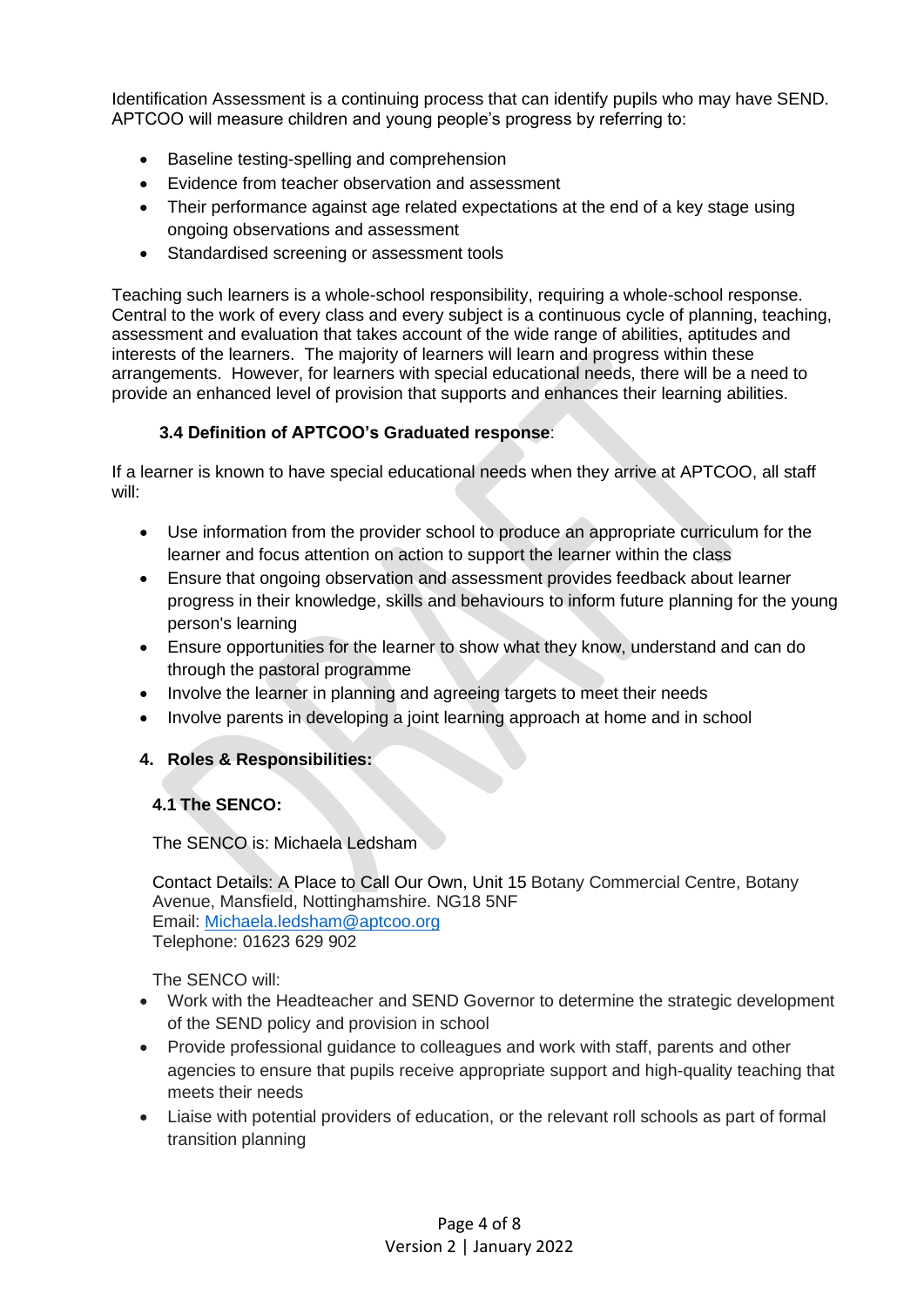- Work with the Headteacher and Governing Body to ensure that the school meets its responsibilities under the Equality Act 2010 with regard to reasonable adjustments and access arrangements
- Ensure that the school keeps pupil records up to date

## **4.2 The SEND Governor:**

The SEND Governor is: Trish Green

The SEND Governor will:

- Help raise awareness of SEND issues at Governing Body meetings
- Monitor the quality and effectiveness of SEN and disability provision within the school and update the Governing body on this.
- Work with the Headteacher and SENCO to determine the strategic development of the SEND policy and provision in school

## **4.3 The Headteacher:**

The Headteacher is: James Wilson

The Headteacher will:

- Work with the SENCO and SEND governor to determine the strategic development of the SEN policy and provision in the school
- Have overall responsibility for the provision and progress of learners with SEN and/or disability

# **4.4 The Delivery Team:**

The delivery team will:

- Be responsible for the progress and development of each learner
- Record the work carried out for each learner and write reports for each learner
- Work closely with specialist staff to plan and assess the impact of support and interventions and how these can be linked to classroom teaching
- Ensure that they adhere to the SEND policy in daily, embedded practice
- Contribute to the assessment of each pupil
- Attend and input into EHCP reviews

# **5. SEN Information Report**

• Please see our website for the detailed **SEN Information Report** for the 2021/22 academic year

# **6. Monitoring Arrangements**

All pupils on entry to APTCOO will be initially monitored for a 6-week 'Nurture' assessment period/phase supported throughout by the SENCO. This allows the learner to settle into their new environment and for staff to observe and conduct their individual baseline assessments. During the teaching day staff continually monitor the learner and make adaptations to overcome any barriers to learning or to provide challenge and support if appropriate. As part of the whole school monitoring procedures, staff report to

> Page 5 of 8 Version 2 | January 2022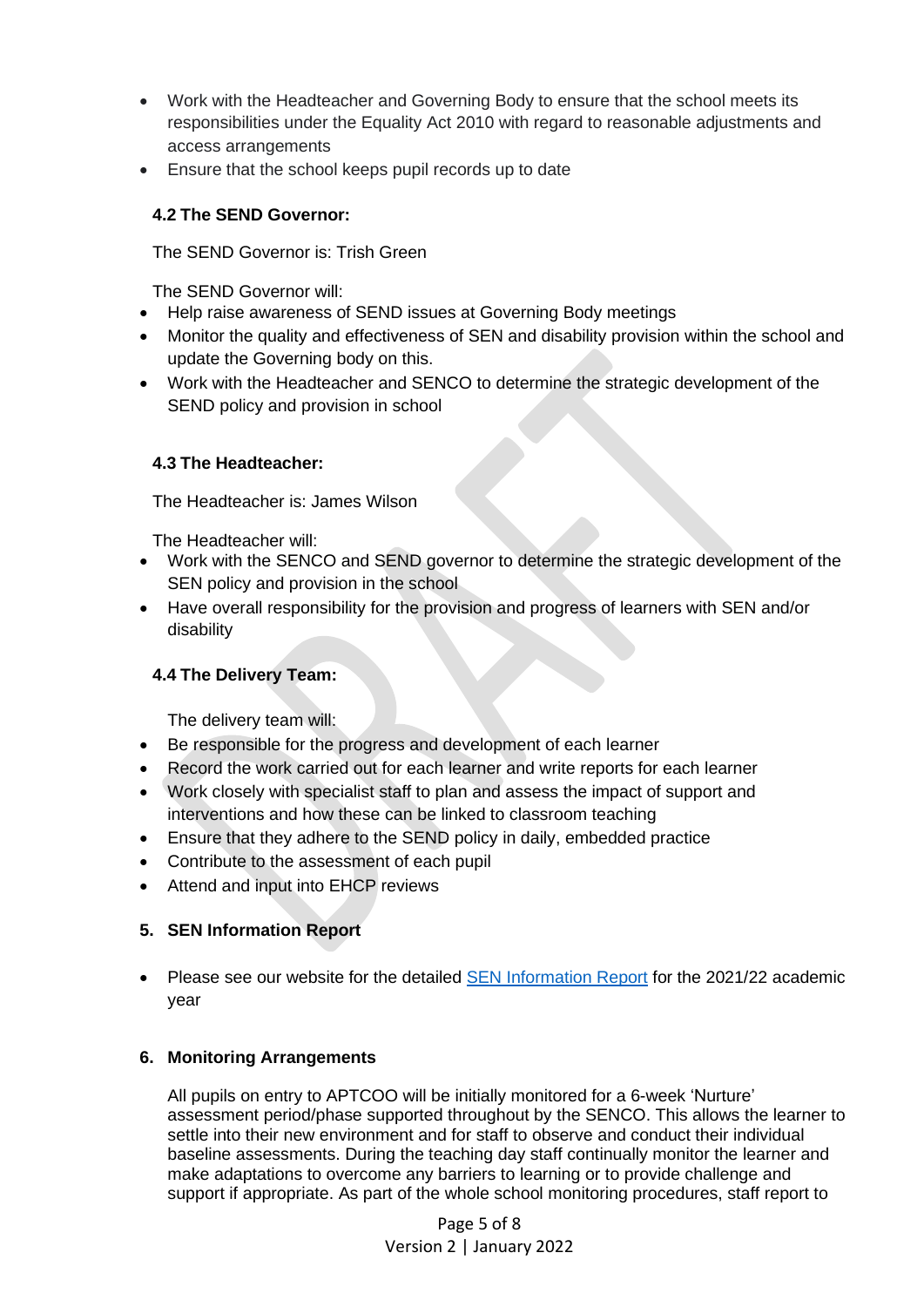the senior management team half termly during learner progress meetings. The learner progress meetings allow the staff to discuss the learner's progress and achievements to date, and to further plan the bespoke learning for the next half term.

#### **6.1 Monitoring Learner Progress**

Staff may conclude that the strategies they are currently using with a learner are not effectively resulting in the progress achievable. In these circumstances, they will consult with the Headteacher and SENCO to consider what other strategies might be employed. The starting point will always be a review of the strategies being used and the way in which these might be developed. Evaluation of the strategies currently in place may lead to the conclusion that the learner requires support over and above that which is normally available within the setting or subject area.

The key test of the need for action is evidence that current rates of progress are insufficient. Progress can be defined in a number of ways. It might, for instance, be progress which:

- Closes the attainment gap between the learner and the learner's peers
- Prevents the attainment gap growing wider
- Is similar to that of peers starting from the same attainment baseline, but less than that of the majority of peers
- Matches or betters the learner's previous rate of progress
- Encourages attendance and re-engagement in learning
- Ensures access to the full curriculum
- Demonstrates an improvement in self-help, social or personal skills
- Demonstrates improvements in the pupil's behaviour
- Is likely to lead to appropriate accreditation
- Is likely to lead to participation in further education, training and/or employment

When a learner is identified as having special educational needs, APTCOO will provide interventions that are additional to or different from those provided as part of the school's usual differentiated curriculum. This intervention will be described as SEND support. The level of additional intervention and support will depend on the individual learner's need.

The triggers for intervention could be concern, underpinned by evidence, about a learner, who, despite receiving differentiated learning opportunities:

- Makes little or no progress even when teaching approaches are targeted particularly in a learner's identified area of development need
- Shows signs of difficulty in developing literacy or mathematics skills that result in poor attainment in some curriculum areas
- Presents persistent emotional and/or behavioural difficulties, which are not alleviated by the behaviour management techniques usually employed in the school
- Has sensory or physical problems, and continues to make little or no progress despite the provision of specialist equipment
- Has communication and/or interaction difficulties, and continues to make little or no progress despite the provision of a differentiated curriculum
- The SENCO and Support staff will support the assessment of the learner, assisting in planning future support for the learner in discussion with colleagues and monitoring the action taken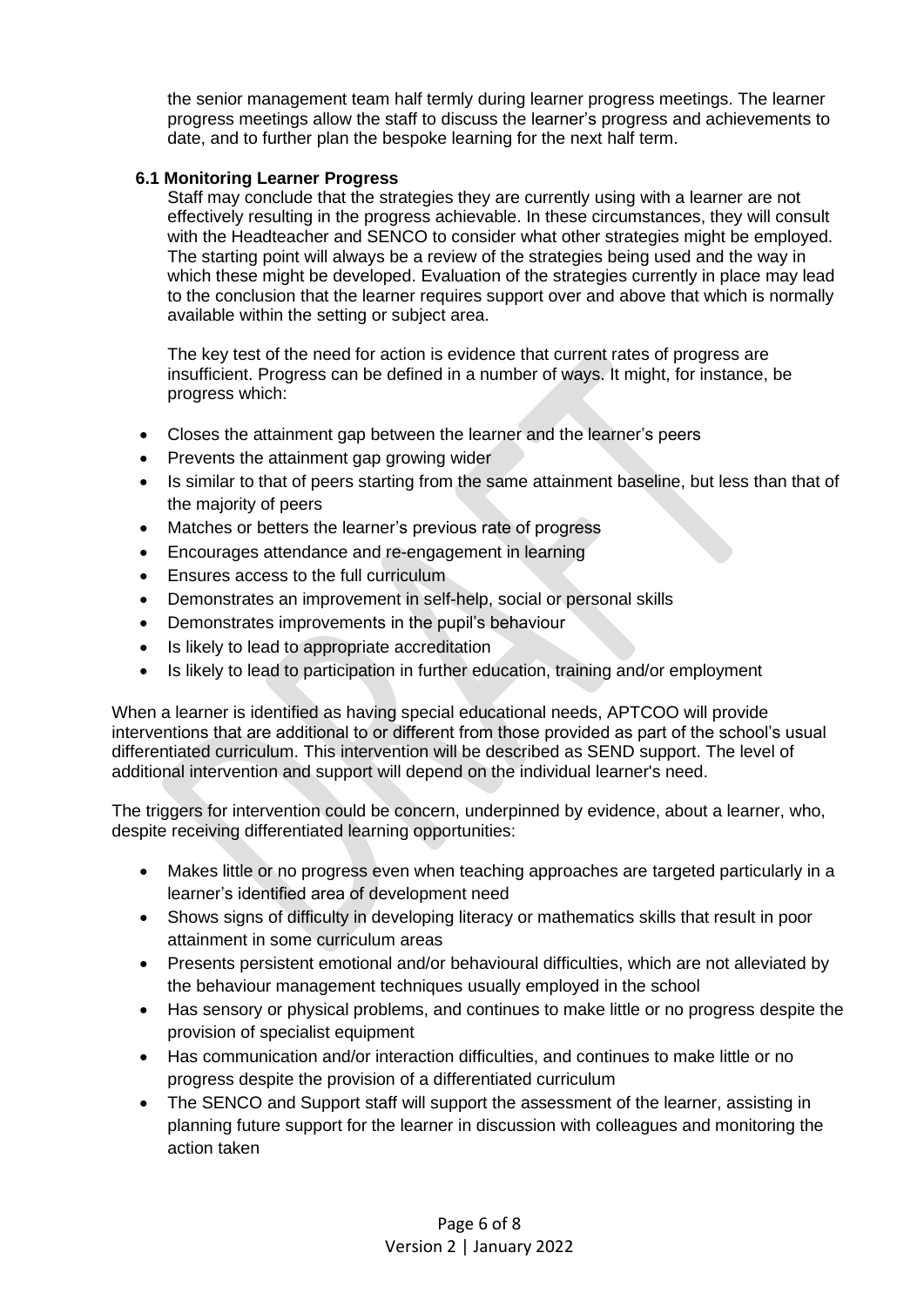#### **6.2 Nature of Intervention**

APTCOO, in discussion with the family, will decide on the action needed to help the learner to progress in the light of their earlier assessment. This might be:

- To provide different learning materials or special equipment
- To introduce some group or individual support
- To devote adult time to devising the nature of the planned intervention and to monitoring its effectiveness
- Access to Local Authority support services for one-off occasional advice on strategies or equipment or for staff training
- To provide effective intervention without the need for regular or ongoing input from external agencies

#### **6.3 Assessing and reviewing learners' progress towards outcomes**

- APTCOO reviews and assesses learner progress throughout the year
- Progress towards outcomes is recorded formally on a termly basis, and through annual EHCP reviews
- Progress is reviewed and shared with families through annual reviews.
- Reviewing the quality of provision is undertaken via surveys of learners, parents and staff and via annual commissioner quality assurance and compliance checks
- The school reports regularly to the Governing Body on learner's progress via the termly Headteacher's report to Governors

#### **6.4 Progress towards outcomes will draw on:**

- Assessment and experience of the learner
- Previous progress, attainment and behaviour
- Other professionals' assessments, where relevant
- The individual learner's development in comparison to their peers and national data
- The views and experience of parents and carers
- The learner's own views
- Advice from external support services

Assessments are reviewed regularly; moderation of progress is undertaken via internal and external moderation processes.

All staff working with each learner will be made fully aware of their needs, the outcomes sought, the support provided, and any teaching strategies or approaches required. The effectiveness of the support and interventions, and their impact on the learner's progress is reviewed regularly.

#### **Annual Review of a Statement/Education, Health and Care Plan (EHCP)**

All Education, Health and Care plans will be reviewed at least annually with the families, the learner, the commissioning school, the relevant Local Authority and APTCOO staff to consider whether any amendments are required in relation to the learner's needs or to the special educational provision specified in the plan.